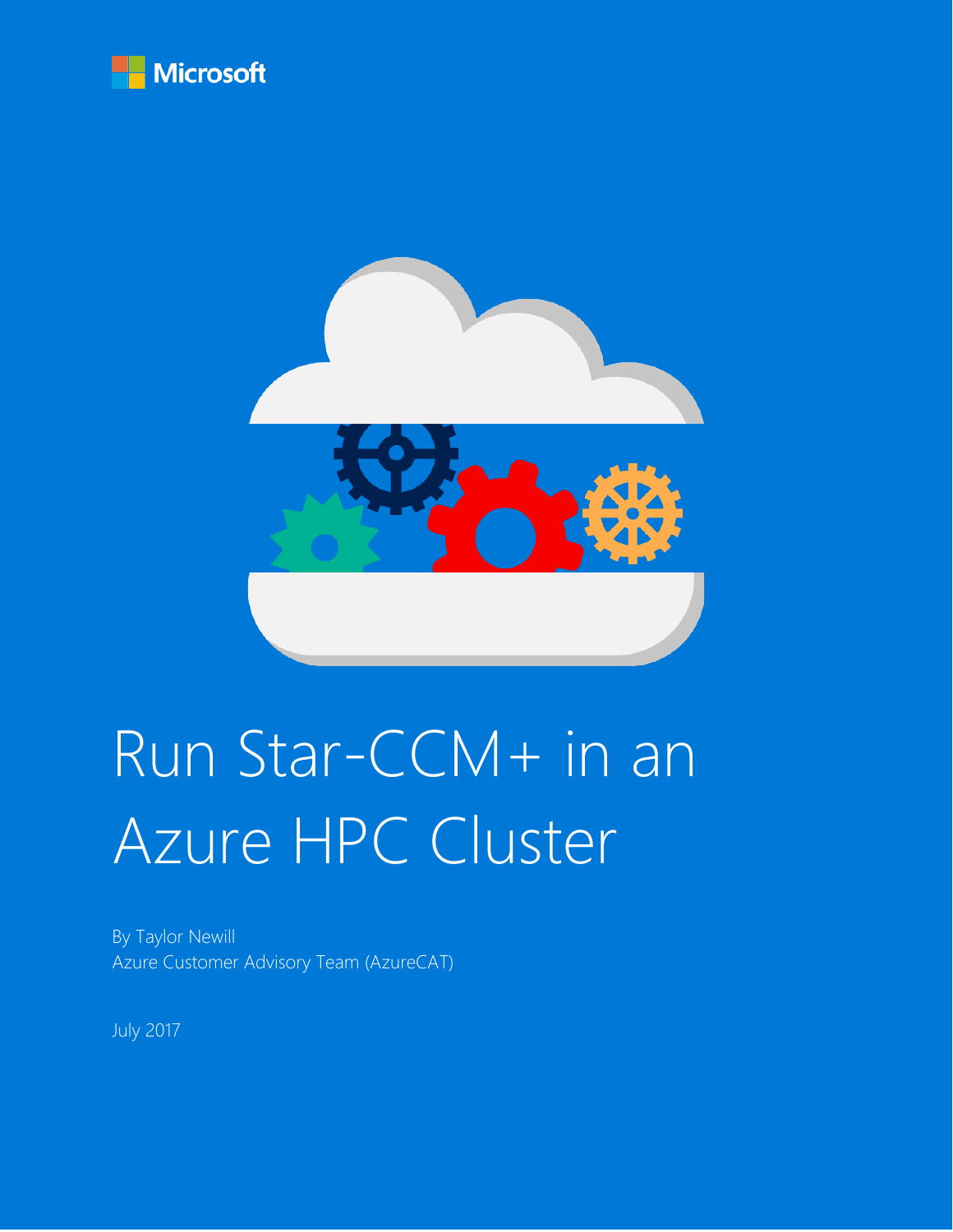## Contents

| $\texttt{Storage} \texttt{} \texttt{} \texttt{} \texttt{} \texttt{} \texttt{} \texttt{} \texttt{} \texttt{} \texttt{} \texttt{} \texttt{} \texttt{} \texttt{} \texttt{} \texttt{} \texttt{} \texttt{} \texttt{} \texttt{} \texttt{} \texttt{} \texttt{} \texttt{} \texttt{} \texttt{} \texttt{} \texttt{} \texttt{} \texttt{} \texttt{} \texttt{} \texttt{} \texttt{} \texttt{} \texttt{$ |  |
|-------------------------------------------------------------------------------------------------------------------------------------------------------------------------------------------------------------------------------------------------------------------------------------------------------------------------------------------------------------------------------------------|--|
|                                                                                                                                                                                                                                                                                                                                                                                           |  |
|                                                                                                                                                                                                                                                                                                                                                                                           |  |
|                                                                                                                                                                                                                                                                                                                                                                                           |  |
|                                                                                                                                                                                                                                                                                                                                                                                           |  |
|                                                                                                                                                                                                                                                                                                                                                                                           |  |

#### List of figures

|--|--|--|--|

Authored by Taylor Newill. Edited by Nanette Ray. Reviewed by Steve Roach, Ben Hummerstone, and Xavier Pillons.

© 2017 Microsoft Corporation. This document is for informational purposes only. MICROSOFT MAKES NO WARRANTIES, EXPRESS OR IMPLIED, IN THIS SUMMARY. The names of actual companies and products mentioned herein may be the trademarks of their respective owners.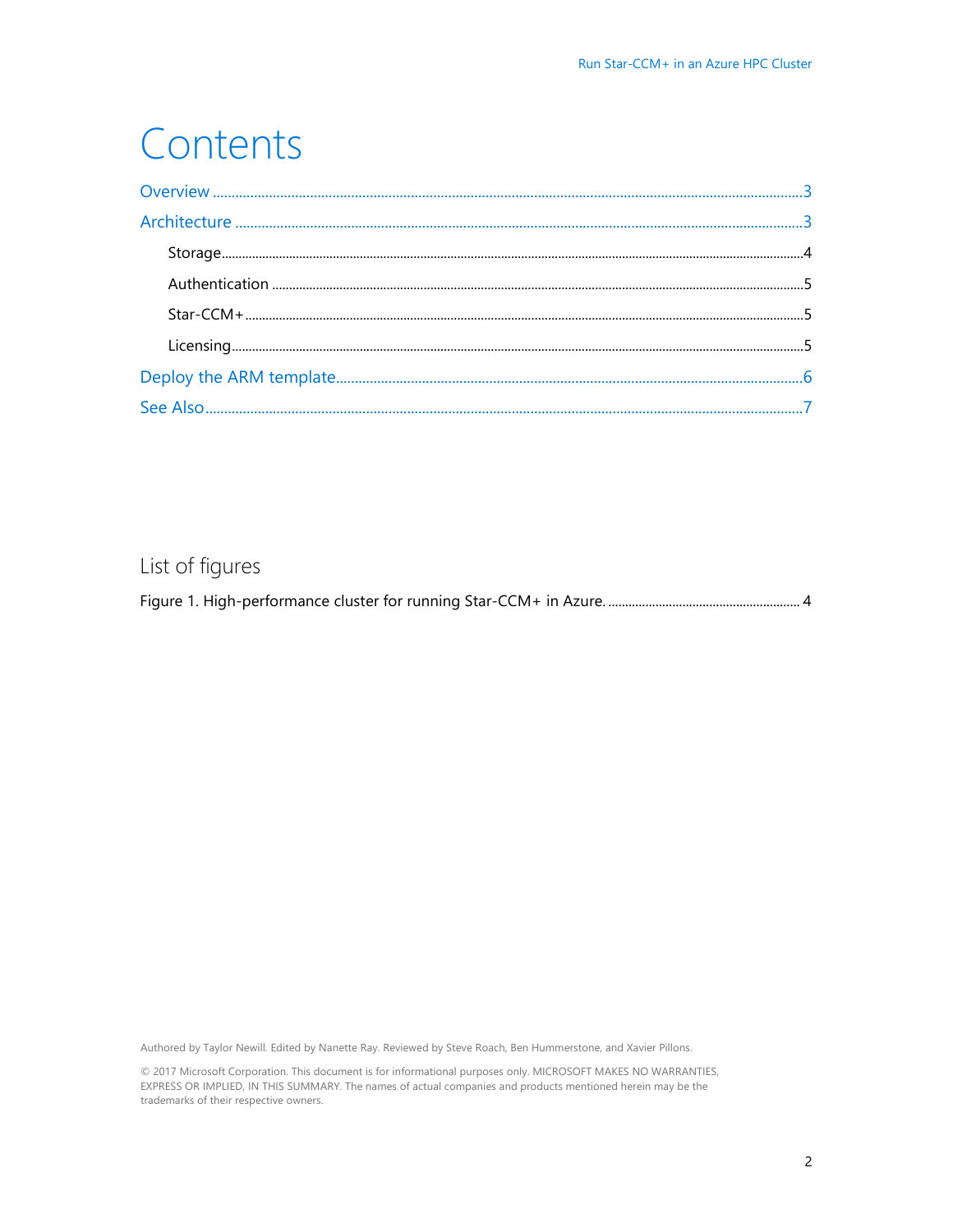### <span id="page-2-0"></span>Overview

With [this template,](https://github.com/tanewill/5clickTemplates/tree/master/RawStarCCMCluster) you can quickly set up and benchmark a high-performance computing (HPC) cluster in the Microsoft Azure environment as a proof of concept for running Star-CCM+ version 11.02.010-R8 from CD-adapco, a Siemens Business. This template creates the cluster, provides benchmarking options, and installs the Star-CCM+ simulation software so you can test its [performance on Azure.](https://azure.microsoft.com/en-us/blog/availability-of-star-ccm-on-microsoft-azure/?v=17.23h)

This How-To Guide is to be used with the following template on GitHub:

• [Run Star-CCM+ in an Azure HPC Cluster](https://github.com/tanewill/5clickTemplates/tree/master/RawStarCCMCluster)

NOTE: To use [this template,](https://github.com/tanewill/5clickTemplates/tree/master/RawStarCCMCluster) you must have a valid Power-on-Demand (POD) license for Star-CCM+. For details, see the Licensing section later in this article. Your Azure subscription must also have a sufficient quota to run this workload, which requires A8-A9 or H-Series virtual machines (VMs).

# <span id="page-2-1"></span>Architecture

[This template](https://github.com/tanewill/5clickTemplates/tree/master/RawStarCCMCluster) creates a simple architecture you can use to demonstrate Star-CCM+ running in a high-performance cluster based on virtual machine scale sets. This architecture is intended for test purposes.

Scale sets make it quick to deploy this cluster. A scale set is an Azure compute resource you can use to deploy and manage a collection of identical VMs as a set. Scale sets support autoscaling, making them well suited for building large-scale services targeting big compute and big data workloads.

You use an [Azure Resource Manager](https://docs.microsoft.com/en-us/azure/azure-resource-manager/resource-group-overview) (ARM) template to deploy the cluster shown in the following figure.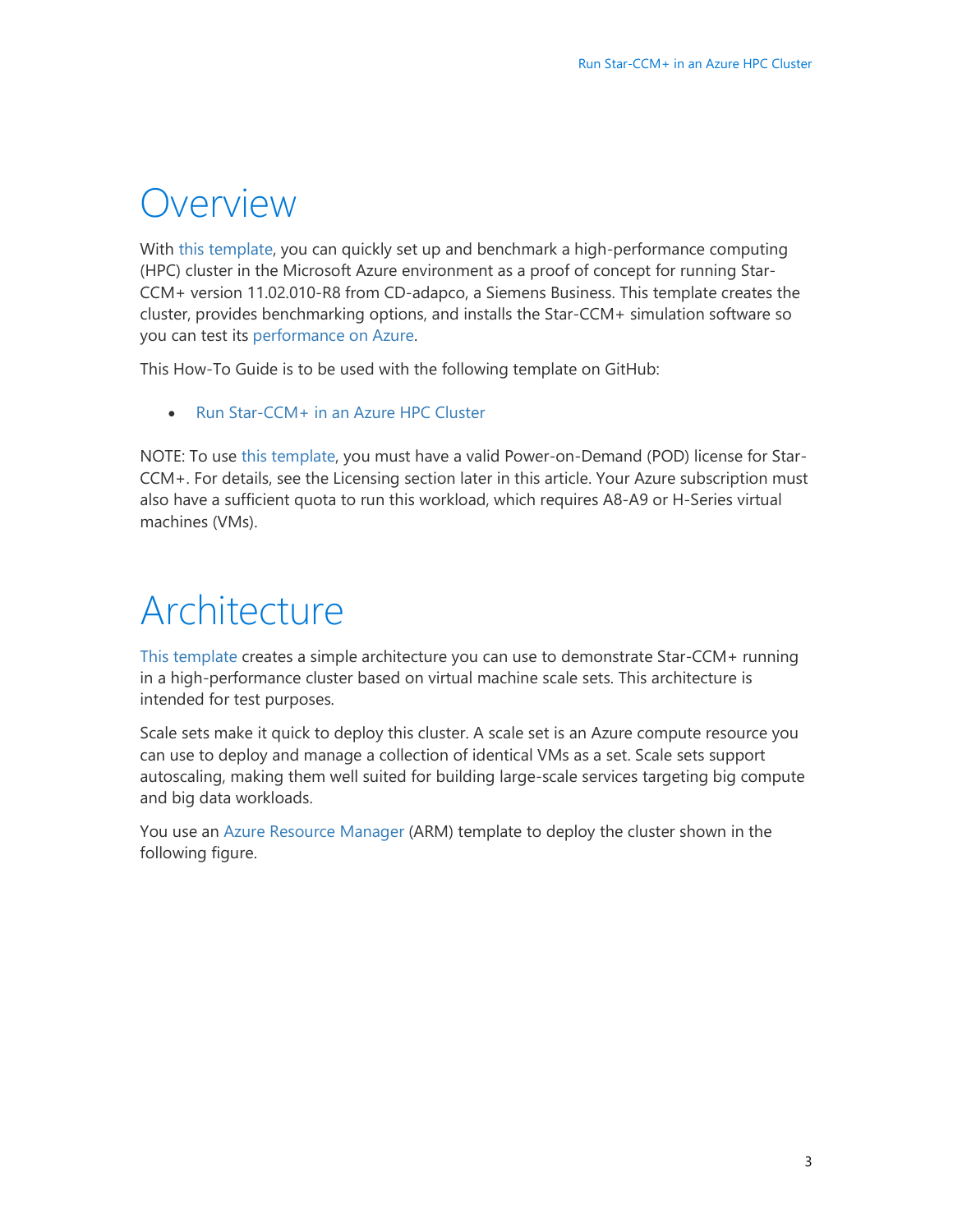

#### <span id="page-3-1"></span>Figure 1. High-performance cluster for running Star-CCM+ in Azure.

After downloading and configuring Star-CCM+, the template authenticates all the nodes in the cluster and creates a common share directory used by each node. One VM is designated as the jumpbox and head node. A network interface (NIC) is added to the jumpbox, which is placed in a virtual network together with the scale set. A public IP is assigned to the jumpbox NIC and port 22 is left open for SSH.

To access the jumpbox, use the following command:

ssh {username}@{vm-public-ip-address}

#### <span id="page-3-0"></span>Storage

For this architecture, the template creates four [storage accounts](https://docs.microsoft.com/en-us/azure/storage/storage-create-storage-account) for the scale set and one for the jumpbox. The following NFS file shares are created:

- **/mnt/nfsshare** is created from the head node's operating system disk and shared with the scale set nodes.
- **/mnt/resource/scratch** is created on the temp disk of the head node. The temp disk is a physically attached disk that typically provides faster performance on each of the nodes. If the jumpbox is deallocated, the data in this directory will be lost.

This template does not take advantage of Azure Managed Disks to manage the storage accounts associated with the VM disks. We plan to add this feature in a future update of [this](https://github.com/tanewill/5clickTemplates/tree/master/RawStarCCMCluster)  [template.](https://github.com/tanewill/5clickTemplates/tree/master/RawStarCCMCluster)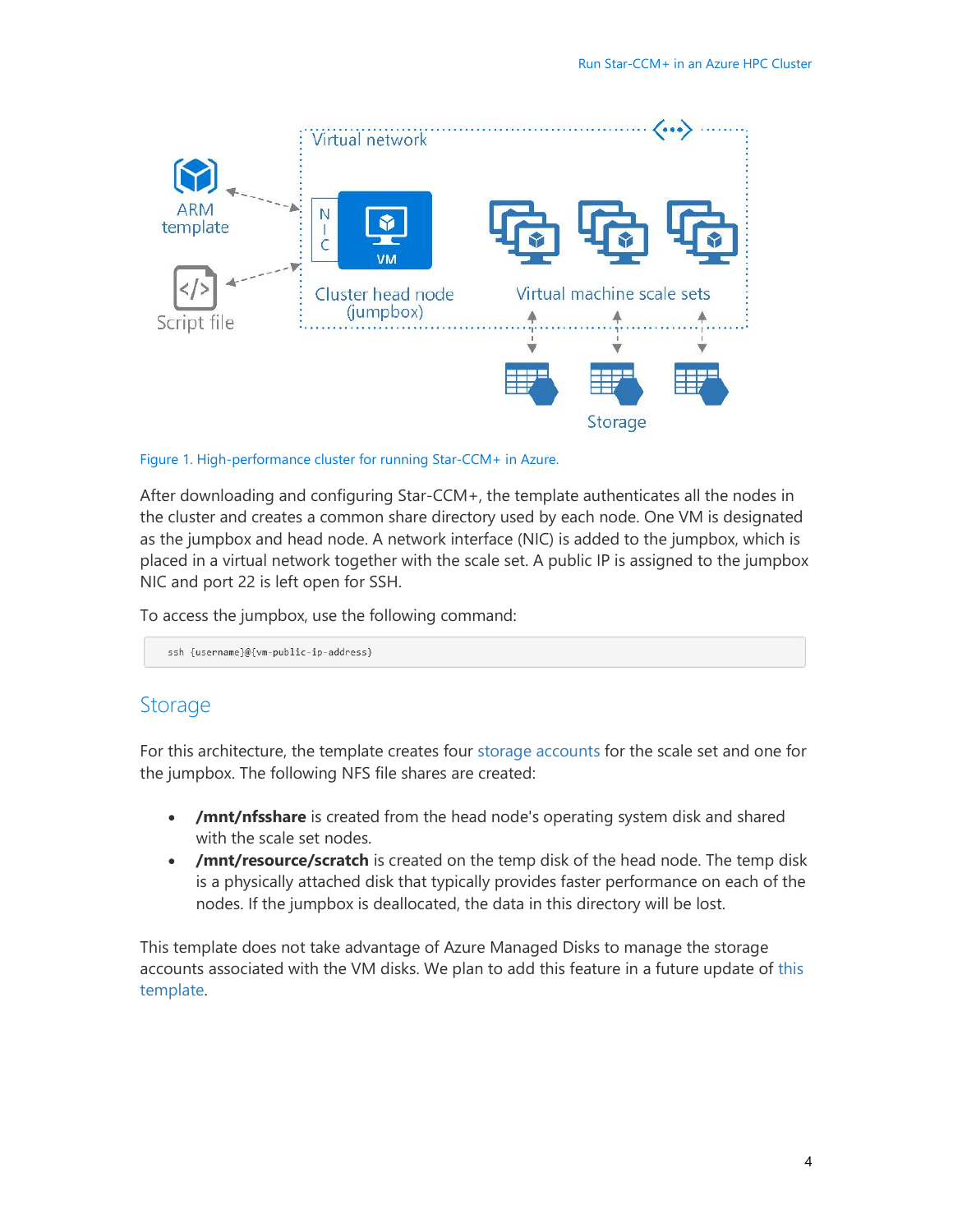#### <span id="page-4-0"></span>Authentication

To support the NFS share and the tools used to set up authentication, several packages are installed during deployment. During the authentication phase, the **nodenames.txt** and **nodeips.txt** files are placed in **~/bin**. These files contain the names and IP addresses of the nodes in the scale set. A copy of **nodenames.txt** is placed in **/mnt/resource/hosts**.

The VMs that are part of the scale set, which is inside a private network, are accessible only from the jumpbox by using a private IP address. To access one of these nodes from the jumpbox, use the following command in an SSH client:

ssh {username}@{vm-private-ip-address}

#### <span id="page-4-1"></span>Star-CCM+

During deployment, you select the model of benchmark you want to use, and this model is installed along with Star-CCM+ version 11.02.010-R8. The application is installed in the **/mnt/resource/scratch/applications/** directory, and a path to the binary is added to **~.bashrc**. The benchmark model is unpacked in the jumpbox's **/mnt/resource/scratch/benchmark** directory.

The **runAndRecord.java** file contains the scripting commands for Star-CCM+. To run a benchmark, issue the following command, where {podkey} is your license and {filename.sim} is the name of the Star-CCM+ simulation you want to run.

time(Star-CCM+ -np 80 -machinefile ../hosts -power -podkey {podkey} -rsh ssh -mpi intel -cpubind bandwidth, v -mpp flags " -ppn 8 -genv I\_MPI\_DAPL\_PROVIDER=ofa-v2-ib0 -genv I\_MPI\_DAPL\_UD=0 -genv I\_MPI\_DYNAMIC\_CONNECTION=0 -genv I\_MPI\_FABRICS=shm:dap1" -batch /mnt/resource/scratch/benchmark/runAndRecord.java /mnt/resource/scratch/benchmark/ {filename.sim}

#### <span id="page-4-2"></span>Licensing

During deployment, you are asked for the POD key associated with your Star-CCM+ license.

- **If you're using this template to demonstrate Star-CCM+ for sales purposes**, before deployment, you can add your customer's POD key as a parameter in the **azuredeploy.parameters** file.
- **If you work for Microsoft**, you can [sign up to receive an existing POD key](https://aka.ms/cd-adapco) for benchmarking, performance testing, and other non-sales related activities.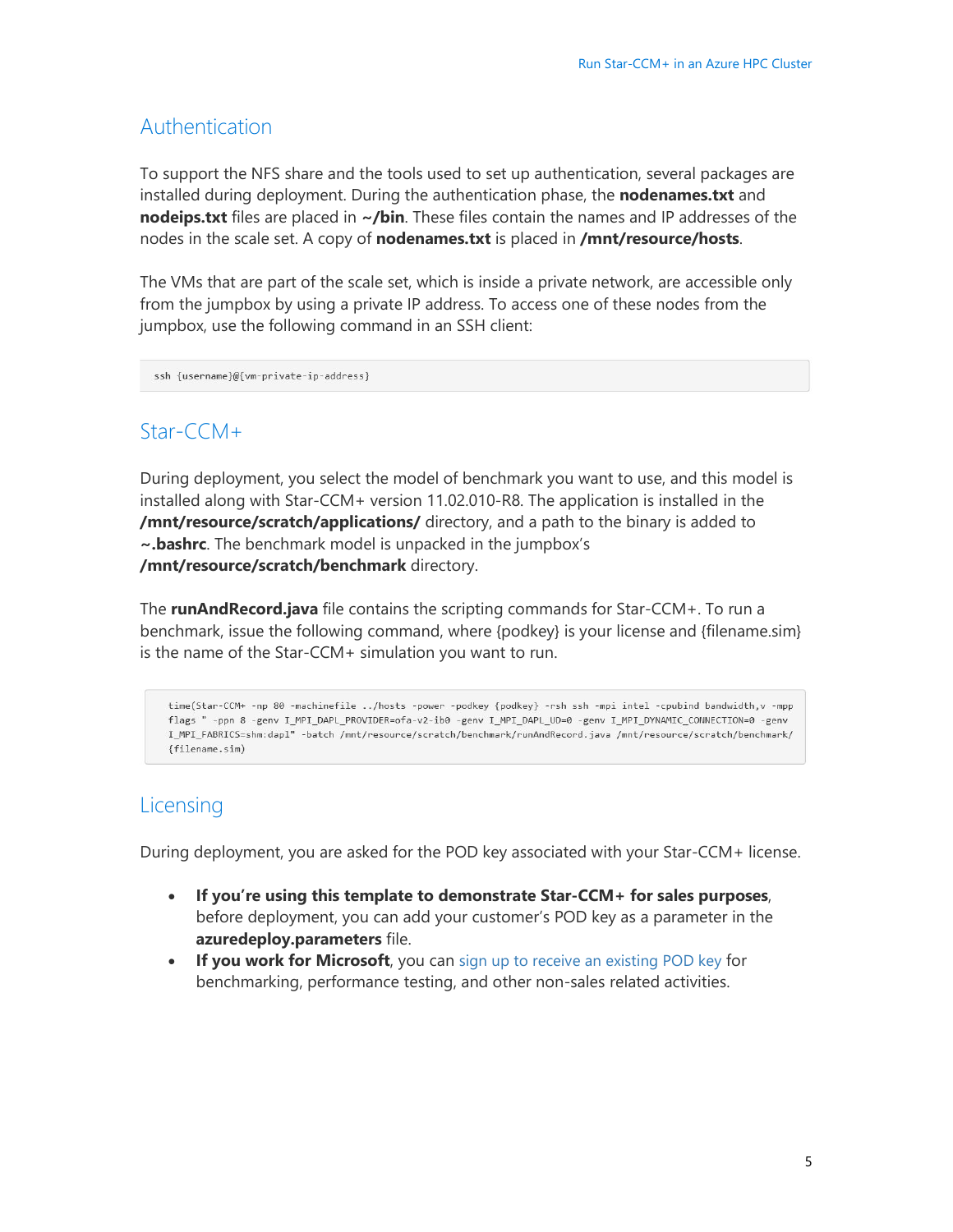# <span id="page-5-0"></span>Deploy the ARM template

- 1. Click [Deploy to Azure](https://portal.azure.com/#create/Microsoft.Template/uri/https%3A%2F%2Fraw.githubusercontent.com%2Ftanewill%2F5clickTemplates%2Fmaster%2FRawStarCCMCluster%2Fazuredeploy.json) or copy this URL to a browser: [https://portal.azure.com/#create/Microsoft.Template/uri/https%3A%2F%2Fraw.githubuse](https://portal.azure.com/%23create/Microsoft.Template/uri/https%3A%2F%2Fraw.githubusercontent.com%2Ftanewill%2F5clickTemplates%2Fmaster%2FRawStarCCMCluster%2Fazuredeploy.json) [rcontent.com%2Ftanewill%2F5clickTemplates%2Fmaster%2FRawStarCCMCluster%2Fazur](https://portal.azure.com/%23create/Microsoft.Template/uri/https%3A%2F%2Fraw.githubusercontent.com%2Ftanewill%2F5clickTemplates%2Fmaster%2FRawStarCCMCluster%2Fazuredeploy.json) [edeploy.json](https://portal.azure.com/%23create/Microsoft.Template/uri/https%3A%2F%2Fraw.githubusercontent.com%2Ftanewill%2F5clickTemplates%2Fmaster%2FRawStarCCMCluster%2Fazuredeploy.json)
- 2. In the Azure portal, enter values for the following settings:
	- 1. For **Resource group**, select **Create New** and type a name for the [resource](https://docs.microsoft.com/en-us/azure/azure-resource-manager/resource-group-overview#resource-groups)  [group](https://docs.microsoft.com/en-us/azure/azure-resource-manager/resource-group-overview#resource-groups) associated with this template's deployment.
	- 2. For **Location** box, select a region.
	- 3. For **Resource Location**, select a region where HPC is available. The resources will be deployed to this region. For the latest information, see [Products by](https://azure.microsoft.com/en-us/regions/services/)  [Region.](https://azure.microsoft.com/en-us/regions/services/)
	- 4. For **Vm Sku**, choose the VM size that works in your region, such as **H16r** or **H16mr**.
	- 5. For **Vmss Name**, enter a base name of 3 to 10 characters used in naming resources. The name must be unique across Azure. For some resources, a hash is prefixed to this name. Other resource-specific information is appended to this name.
	- 6. For **Instance Count**, choose the number of VMs you want. To see if you have the quota for the quantity you choose, see how to [check core and storage](https://blogs.msdn.microsoft.com/madan/2016/10/25/check-azure-resource-manager-arm-vm-core-storage-usage-using-powershell/)  [usage](https://blogs.msdn.microsoft.com/madan/2016/10/25/check-azure-resource-manager-arm-vm-core-storage-usage-using-powershell/) using PowerShell.
	- 7. For **Admin Username** and **Admin Password**, enter the values you want to use for the administrator account, which applies to all the VMs.
	- 8. In the **POD Key** box, enter your product license.
	- 9. For **Download Model**, select the benchmark model you want to use.
	- 10. Review the terms and conditions, then click the **I agree to the terms and conditions stated above** checkbox.
	- 11. Click the **Purchase** button, then wait for the deployment to finish, which may take some time depending on the VM sizes selected. The deployment status is shown under **Notifications**.
- 3. In Azure portal, navigate to the resource group where this was deployed, click the **Public IP** resource, copy the IP address, then log on to the VM.
- 4. Navigate to **/mnt/resource/scratch/benchmark**.
- 5. To run **Star-CCM+**, use the following command, substituting your POD key number and the name of the .sim file you want to run. In this code sample, **np 80** is the number of cores to run on.

time(Star-CCM+ -np 80 -machinefile ../hosts -power -podkey {podkey} -rsh ssh -mpi intel -cpubind bandwidth, v -mppflags " -ppn 8 -genv I\_MPI\_DAPL\_PROVIDER=ofa-v2-ib0 -genv I\_MPI\_DAPL\_UD=0 -genv I\_MPI\_DYNAMIC\_CONNECTION= 0 -genv I\_MPI\_FABRICS=shm:dapl" -batch /mnt/resource/scratch/benchmark/runAndRecord.java /mnt/resource/scratc h/benchmark/{filename.sim)